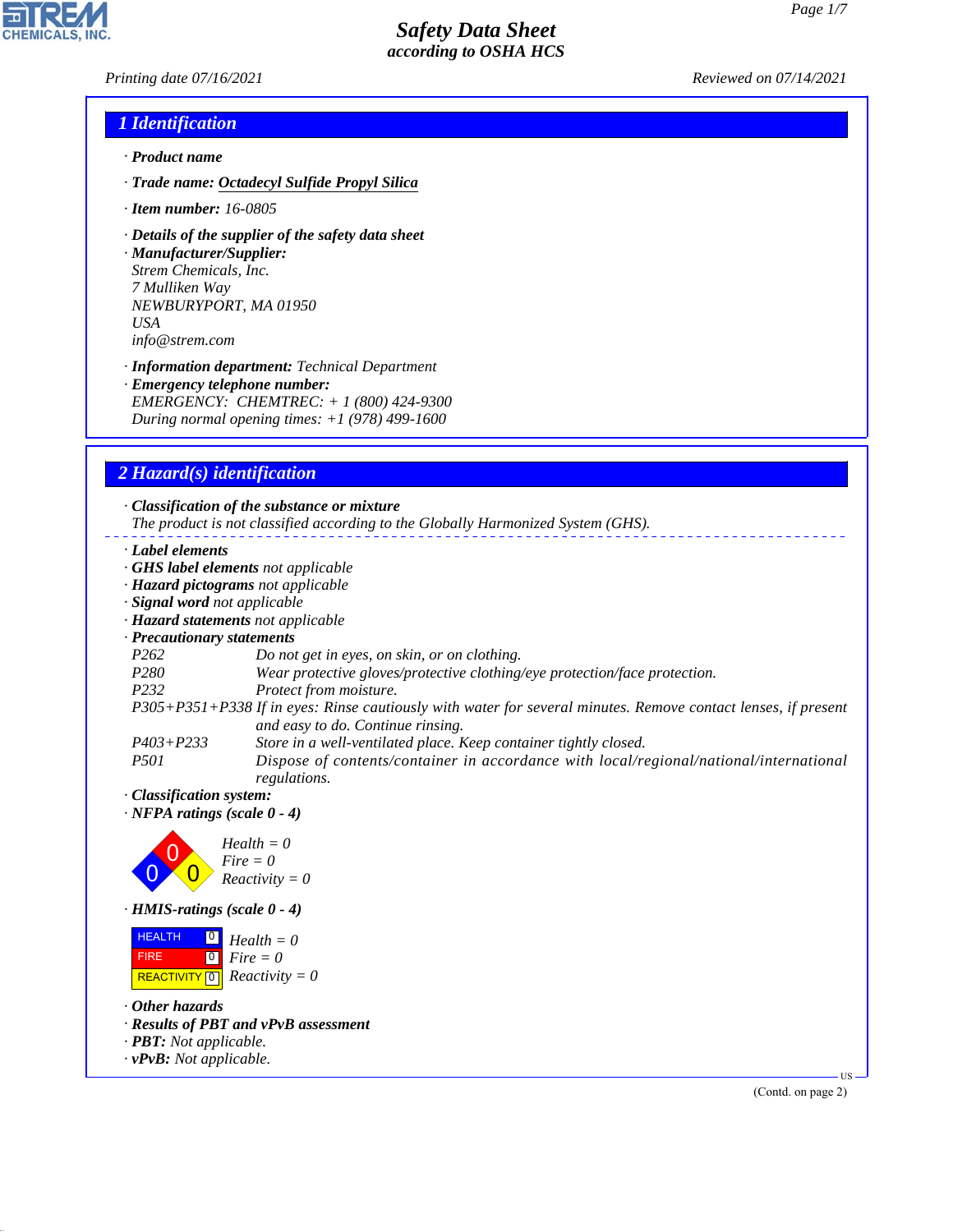*Printing date 07/16/2021 Reviewed on 07/14/2021*

*Trade name: Octadecyl Sulfide Propyl Silica*

(Contd. of page 1)

### *3 Composition/information on ingredients*

- *· Chemical characterization: Mixtures*
- *· Description: Mixture of the substances listed below with nonhazardous additions.*
- *· Dangerous components: not applicable*

### *4 First-aid measures*

- *· Description of first aid measures*
- *· General information: No special measures required.*
- *· After inhalation: Supply fresh air; consult doctor in case of complaints.*
- *· After skin contact: Generally the product does not irritate the skin.*
- *· After eye contact: Rinse opened eye for several minutes under running water. Then consult a doctor.*
- *· After swallowing: If symptoms persist consult doctor.*
- *· Information for doctor:*
- *· Most important symptoms and effects, both acute and delayed No further relevant information available.*
- *· Indication of any immediate medical attention and special treatment needed*
- *No further relevant information available.*

### *5 Fire-fighting measures*

- *· Extinguishing media*
- *· Suitable extinguishing agents: Use fire fighting measures that suit the environment.*
- *· Special hazards arising from the substance or mixture No further relevant information available.*
- *· Advice for firefighters*
- *· Protective equipment: No special measures required.*

## *6 Accidental release measures*

- *· Personal precautions, protective equipment and emergency procedures Not required.*
- *· Environmental precautions: No special measures required.*
- *· Methods and material for containment and cleaning up:*
- *Absorb with liquid-binding material (sand, diatomite, acid binders, universal binders, sawdust). Dispose contaminated material as waste according to item 13.*
- *· Reference to other sections*

*See Section 7 for information on safe handling.*

*See Section 8 for information on personal protection equipment.*

- *See Section 13 for disposal information.*
- *· Protective Action Criteria for Chemicals*

#### *· PAC-1:*

*None of the ingredients is listed.*

*· PAC-2:*

*None of the ingredients is listed.*

*· PAC-3:*

44.1.1

*None of the ingredients is listed.*

(Contd. on page 3)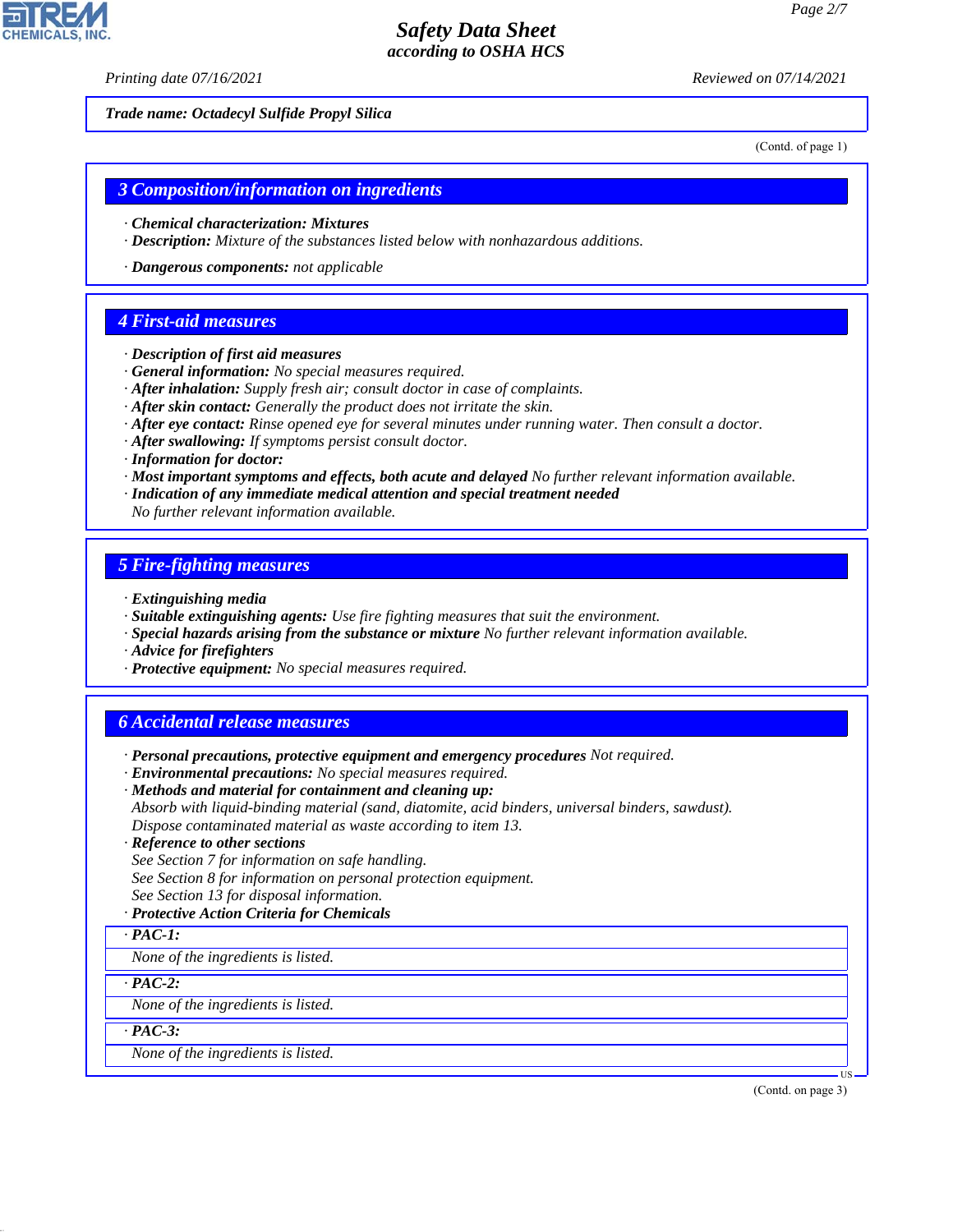*Printing date 07/16/2021 Reviewed on 07/14/2021*

*Trade name: Octadecyl Sulfide Propyl Silica*

(Contd. of page 2)

### *7 Handling and storage*

- *· Handling:*
- *· Precautions for safe handling No special measures required.*
- *· Information about protection against explosions and fires: No special measures required.*
- *· Conditions for safe storage, including any incompatibilities*
- *· Storage:*
- *· Requirements to be met by storerooms and receptacles: No special requirements.*
- *· Information about storage in one common storage facility: Not required.*
- *· Further information about storage conditions: Store in cool, dry conditions in well sealed receptacles.*
- *· Specific end use(s) No further relevant information available.*

### *8 Exposure controls/personal protection*

*· Additional information about design of technical systems: No further data; see item 7.*

- *· Control parameters*
- *· Components with limit values that require monitoring at the workplace:*
- *The product does not contain any relevant quantities of materials with critical values that have to be monitored at the workplace.*
- *· Additional information: The lists that were valid during the creation were used as basis.*
- *· Exposure controls*
- *· Personal protective equipment:*
- *· General protective and hygienic measures:*
- *The usual precautionary measures for handling chemicals should be followed.*
- *· Breathing equipment: Not required.*
- *· Protection of hands:*



\_S*Protective gloves*

*The glove material has to be impermeable and resistant to the product/ the substance/ the preparation. Due to missing tests no recommendation to the glove material can be given for the product/ the preparation/ the chemical mixture.*

*Selection of the glove material on consideration of the penetration times, rates of diffusion and the degradation · Material of gloves*

*The selection of the suitable gloves does not only depend on the material, but also on further marks of quality and varies from manufacturer to manufacturer. As the product is a preparation of several substances, the resistance of the glove material can not be calculated in advance and has therefore to be checked prior to the application.*

*· Penetration time of glove material*

*The exact break through time has to be found out by the manufacturer of the protective gloves and has to be observed.*

*· Eye protection: Goggles recommended during refilling.*

### *9 Physical and chemical properties*

- *· Information on basic physical and chemical properties*
- *· General Information*
- *· Appearance:*

44.1.1

*Form: Powder*



US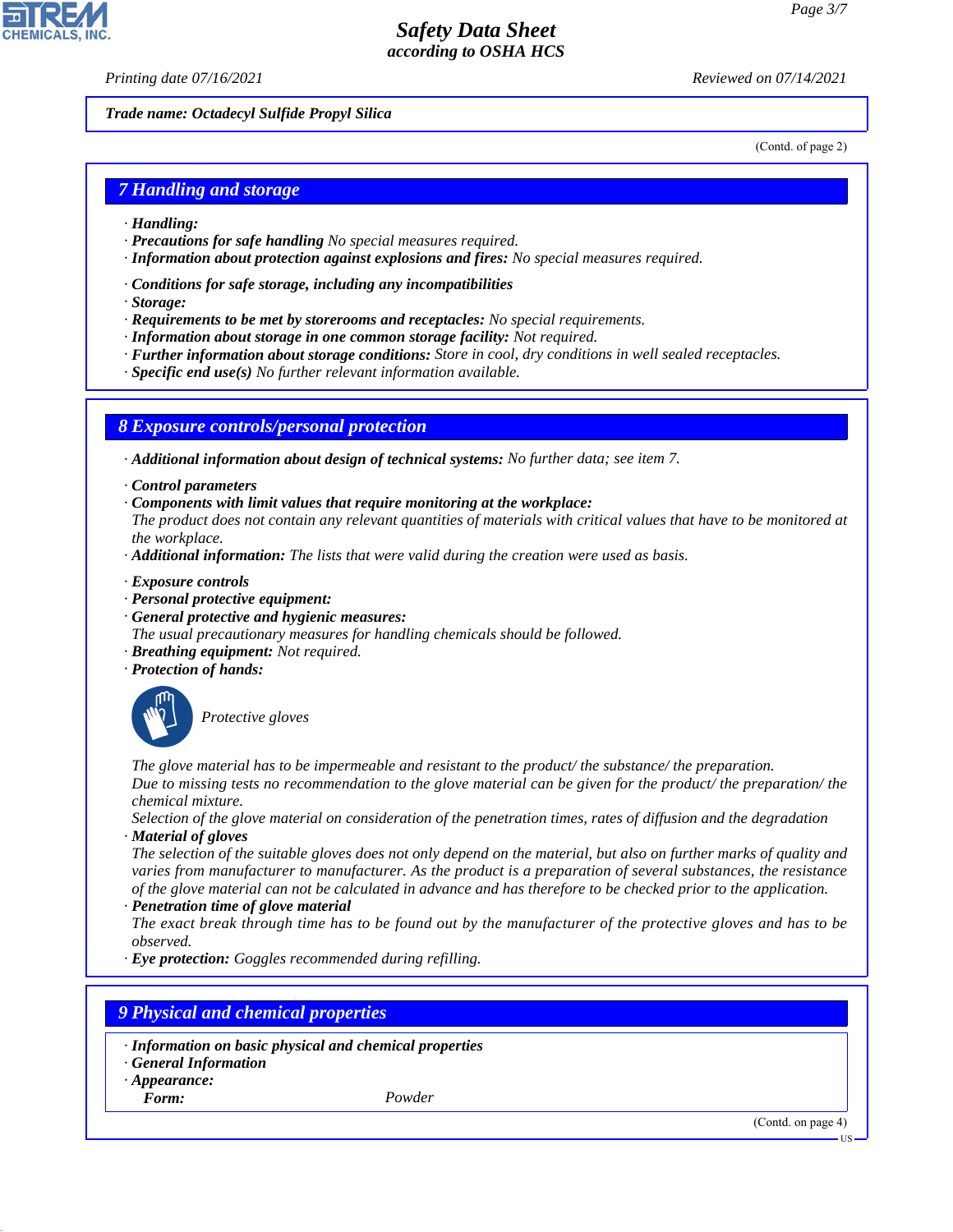*Printing date 07/16/2021 Reviewed on 07/14/2021*

 $\overline{\phantom{a}}$ 

**CHEMICALS, INC.** 

| Trade name: Octadecyl Sulfide Propyl Silica |  |  |  |  |
|---------------------------------------------|--|--|--|--|
|---------------------------------------------|--|--|--|--|

|                                                            |                                               | (Contd. of page 3) |
|------------------------------------------------------------|-----------------------------------------------|--------------------|
| Color:                                                     | Yellowish                                     |                    |
| $\cdot$ Odor:                                              | Characteristic                                |                    |
| · Odor threshold:                                          | Not determined.                               |                    |
| $\cdot$ pH-value:                                          | Not determined.                               |                    |
| Change in condition                                        |                                               |                    |
| <b>Melting point/Melting range:</b>                        | Undetermined.                                 |                    |
| <b>Boiling point/Boiling range:</b>                        | Undetermined.                                 |                    |
| · Flash point:                                             | Not applicable.                               |                    |
| · Flammability (solid, gaseous):                           | Not determined.                               |                    |
| · Ignition temperature:                                    |                                               |                    |
| <b>Decomposition temperature:</b>                          | Not determined.                               |                    |
| · Auto igniting:                                           | Product is not selfigniting.                  |                    |
| · Danger of explosion:                                     | Product does not present an explosion hazard. |                    |
| · Explosion limits:                                        |                                               |                    |
| Lower:                                                     | Not determined.                               |                    |
| <b>Upper:</b>                                              | Not determined.                               |                    |
| · Vapor pressure:                                          | Not determined.                               |                    |
| $\cdot$ Density:                                           | Not determined.                               |                    |
| · Relative density                                         | Not determined.                               |                    |
| · Vapor density                                            | Not determined.                               |                    |
| $\cdot$ Evaporation rate                                   | Not determined.                               |                    |
| · Solubility in / Miscibility with                         |                                               |                    |
| Water:                                                     | Not miscible or difficult to mix.             |                    |
| · Partition coefficient (n-octanol/water): Not determined. |                                               |                    |
| · Viscosity:                                               |                                               |                    |
| Dynamic:                                                   | Not determined.                               |                    |
| Kinematic:                                                 | Not determined.                               |                    |
| · Solvent content:                                         |                                               |                    |
| <b>Organic solvents:</b>                                   | $0.0\%$                                       |                    |
| <b>VOC</b> content:                                        | 0.0 g/l / 0.00 lb/gl                          |                    |
| $·$ Other information                                      | No further relevant information available.    |                    |

# *10 Stability and reactivity*

*· Reactivity No further relevant information available.*

*· Chemical stability*

44.1.1

*· Thermal decomposition / conditions to be avoided: No decomposition if used according to specifications.*

*· Possibility of hazardous reactions No dangerous reactions known.*

*· Conditions to avoid No further relevant information available.*

*· Incompatible materials: No further relevant information available.*

*· Hazardous decomposition products: No dangerous decomposition products known.*

(Contd. on page 5)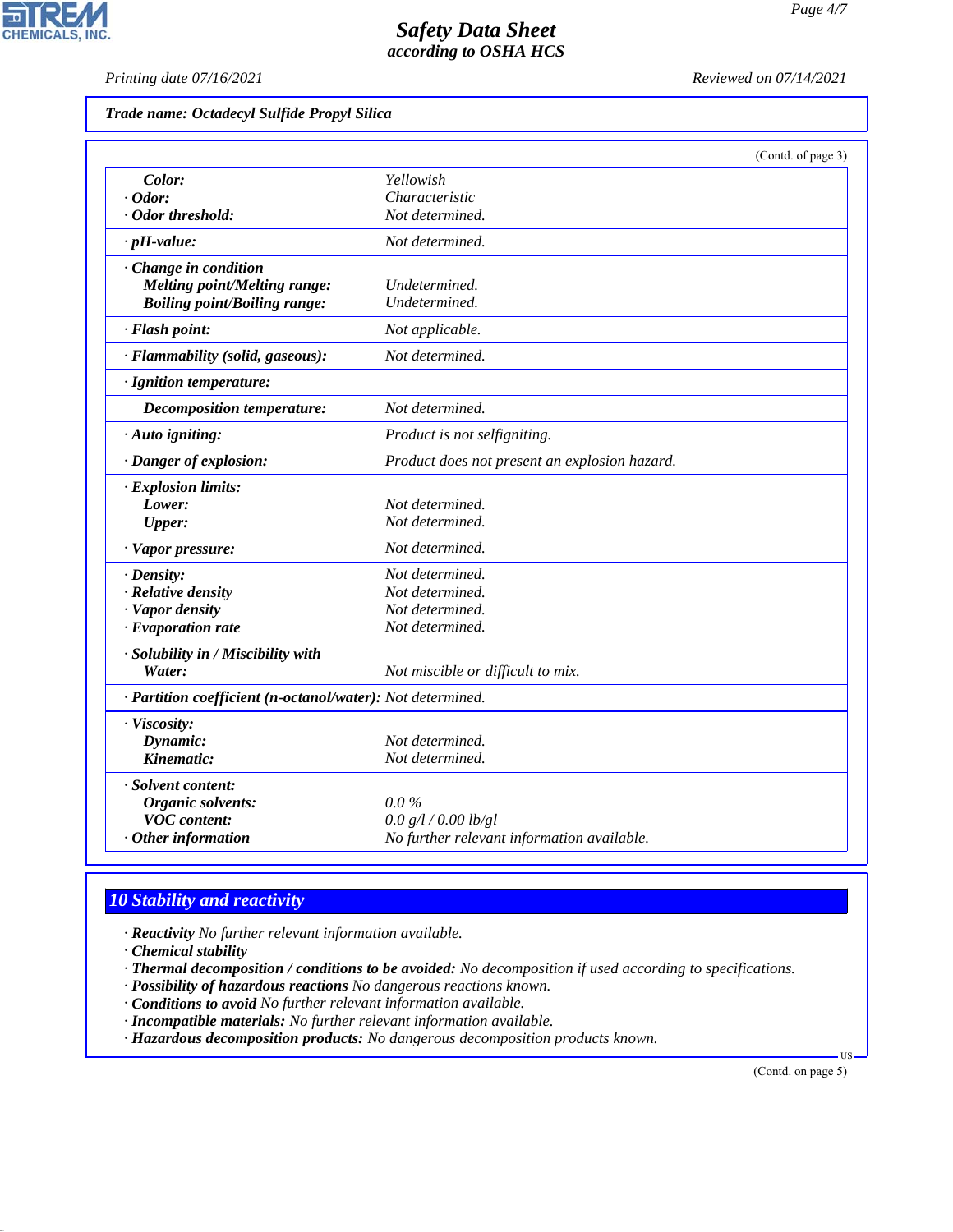*Printing date 07/16/2021 Reviewed on 07/14/2021*

*Trade name: Octadecyl Sulfide Propyl Silica*

(Contd. of page 4)

### *11 Toxicological information*

- *· Information on toxicological effects*
- *· Acute toxicity:*
- *· Primary irritant effect:*
- *· on the skin: No irritant effect.*
- *· on the eye: No irritating effect.*
- *· Sensitization: No sensitizing effects known.*
- *· Additional toxicological information:*

*The product is not subject to classification according to internally approved calculation methods for preparations:*

*When used and handled according to specifications, the product does not have any harmful effects according to our experience and the information provided to us.*

#### *· Carcinogenic categories*

*· IARC (International Agency for Research on Cancer)*

*None of the ingredients is listed.*

*· NTP (National Toxicology Program)*

*None of the ingredients is listed.*

*· OSHA-Ca (Occupational Safety & Health Administration)*

*None of the ingredients is listed.*

### *12 Ecological information*

- *· Toxicity*
- *· Aquatic toxicity: No further relevant information available.*
- *· Persistence and degradability No further relevant information available.*
- *· Behavior in environmental systems:*
- *· Bioaccumulative potential No further relevant information available.*
- *· Mobility in soil No further relevant information available.*
- *· Additional ecological information:*
- *· General notes: Not known to be hazardous to water.*
- *· Results of PBT and vPvB assessment*
- *· PBT: Not applicable.*
- *· vPvB: Not applicable.*
- *· Other adverse effects No further relevant information available.*

## *13 Disposal considerations*

- *· Waste treatment methods*
- *· Recommendation: Disposal must be made according to official regulations.*

*· Uncleaned packagings:*

*· Recommendation: Disposal must be made according to official regulations.*

## *14 Transport information*

*· UN-Number*

44.1.1

*· DOT, ADN, IMDG, IATA not regulated*

(Contd. on page 6)

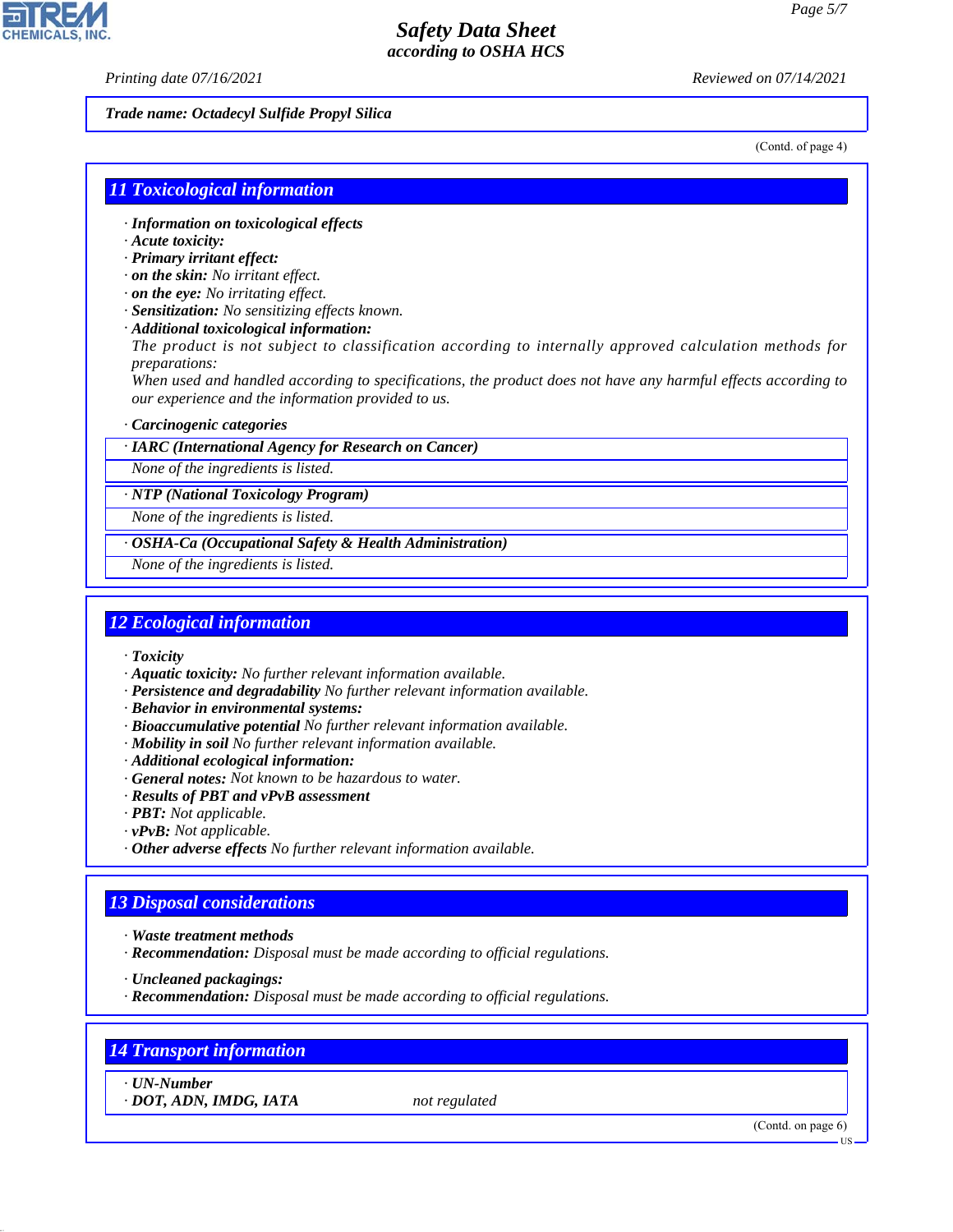**CHEMICALS, INC.** 

*Printing date 07/16/2021 Reviewed on 07/14/2021*

*Trade name: Octadecyl Sulfide Propyl Silica*

|                                                                                           |                 | (Contd. of page 5) |
|-------------------------------------------------------------------------------------------|-----------------|--------------------|
| $\cdot$ UN proper shipping name<br>· DOT, ADN, IMDG, IATA                                 | not regulated   |                    |
| $\cdot$ Transport hazard class(es)                                                        |                 |                    |
| · DOT, ADN, IMDG, IATA<br>· Class                                                         | not regulated   |                    |
| · Packing group<br>· DOT, IMDG, IATA                                                      | not regulated   |                    |
| · Environmental hazards:                                                                  | Not applicable. |                    |
| · Special precautions for user                                                            | Not applicable. |                    |
| $\cdot$ Transport in bulk according to Annex II of<br><b>MARPOL73/78 and the IBC Code</b> | Not applicable. |                    |
| · UN "Model Regulation":                                                                  | not regulated   |                    |

## *15 Regulatory information*

*· Safety, health and environmental regulations/legislation specific for the substance or mixture · Sara*

*· Section 355 (extremely hazardous substances):*

*None of the ingredients is listed.*

*· Section 313 (Specific toxic chemical listings):*

*None of the ingredients is listed.*

*· TSCA (Toxic Substances Control Act):*

*None of the ingredients is listed.*

*· Proposition 65*

*· Chemicals known to cause cancer:*

*None of the ingredients is listed.*

*· Chemicals known to cause reproductive toxicity for females:*

*None of the ingredients is listed.*

*· Chemicals known to cause reproductive toxicity for males:*

*None of the ingredients is listed.*

*· Chemicals known to cause developmental toxicity:*

*None of the ingredients is listed.*

*· Carcinogenic categories*

*· EPA (Environmental Protection Agency)*

*None of the ingredients is listed.*

*· TLV (Threshold Limit Value established by ACGIH)*

*None of the ingredients is listed.*

*· NIOSH-Ca (National Institute for Occupational Safety and Health)*

*None of the ingredients is listed.*

*· GHS label elements not applicable*

*· Hazard pictograms not applicable*

*· Signal word not applicable*

44.1.1

(Contd. on page 7)

**HS**